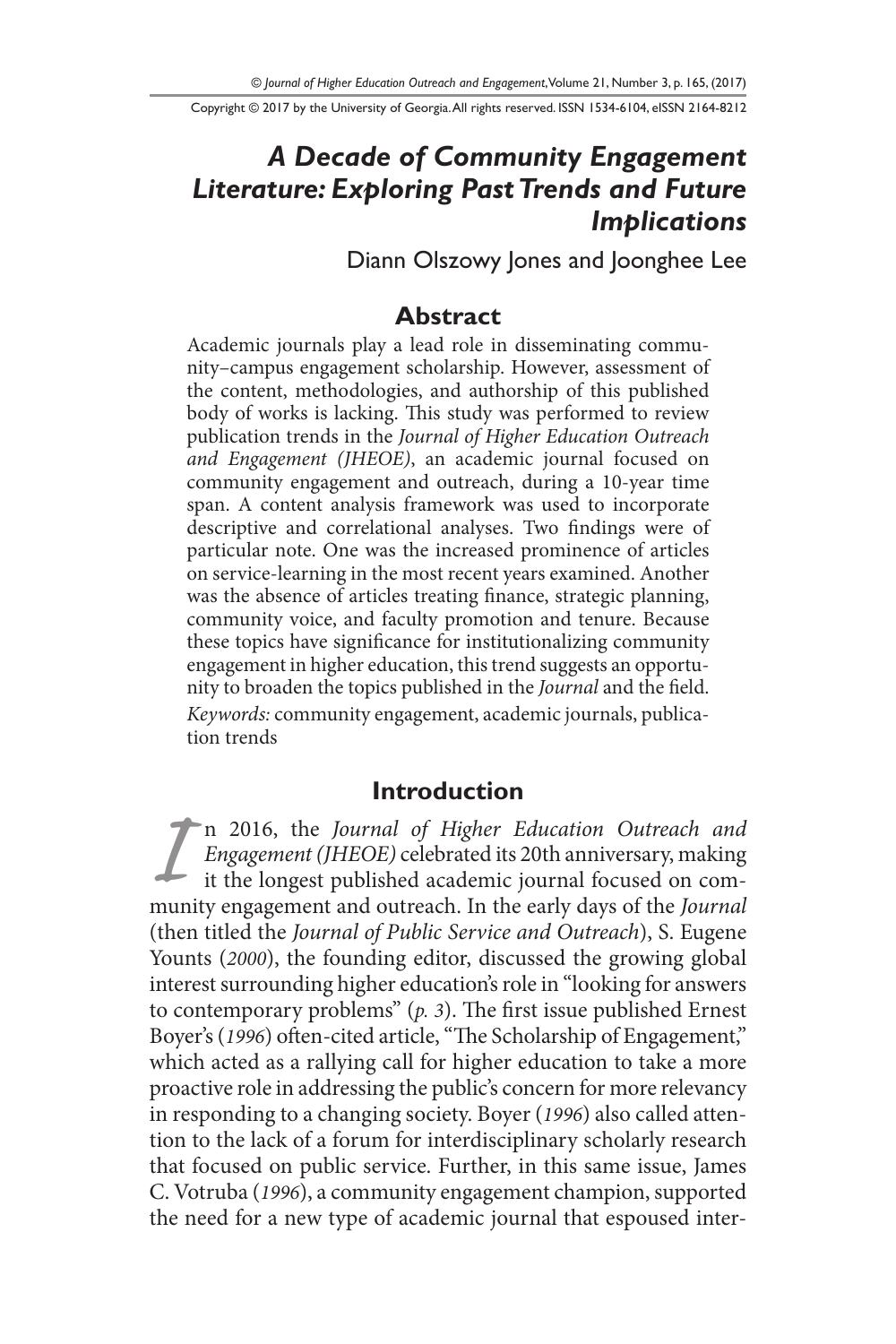disciplinary problem solving. He warned that if higher education did not adapt to a rapidly changing learner-driven market fueled by technological advances, it risked losing public support by not demonstrating any additional value. Therefore, it was the responsibility of higher education institutions to change their practices to more effectively address these concerns. Thus, the *Journal* was initiated to serve as a purveyor of engaged scholarship by publishing content demonstrating the breadth and effectiveness of this community-engaged activity. The goal was to publish diverse articles "that would promote excellence in academic outreach" (*Younts, 1996, p. 3*). The *Journal's* mission to "advance theory and practice related to all forms of outreach and engagement between higher education institutions and communities" continues today (*JHEOE, n.d., para. 1*).

Have this goal and mission been achieved? If the *JHEOE*'s mission was to contribute significantly in sharing and advancing knowledge, then what type of knowledge has been published? In recognition of its 20th anniversary year, the *Journal of Higher Education Outreach and Engagement* published 11 past articles that were selected through a Delphi survey seeking articles that reflected the "evolution of the field of outreach and community engagement and maturation of the "scholarship of engagement'" (*Sandmann, Furco, & Adams, 2016, p. 1*). These articles, however, represent a small fraction of the material that has appeared in the *Journal*. What could be learned from the numerous *JHEOE* articles not so recognized? We wondered specifically about the trends of the recent *JHEOE* publications; for example, what were their content, methodology, authorship, and other characteristics over a recent 10-year span? Using a content analysis framework to incorporate descriptive and correlational analyses, this technical report identified the trends found in a review of such publications. Our objectives were (a) to develop a better understanding of the types of community-engaged scholarship that were being published and to identify differences occurring over time, (b) to inform community engagement scholars regarding underrepresented areas needing research, and (c) to encourage editors and their boards to conduct their own trend analyses of submissions and published articles to reveal the result of editorial decisions and for improvement in community-engaged research. Since minimal research existed in this area, the goal of this work was to gain insight from one community engagement journal to be used as a possible framework for trend analysis in a meta-analysis involving other academic journals focused on community-engaged scholarship (CES).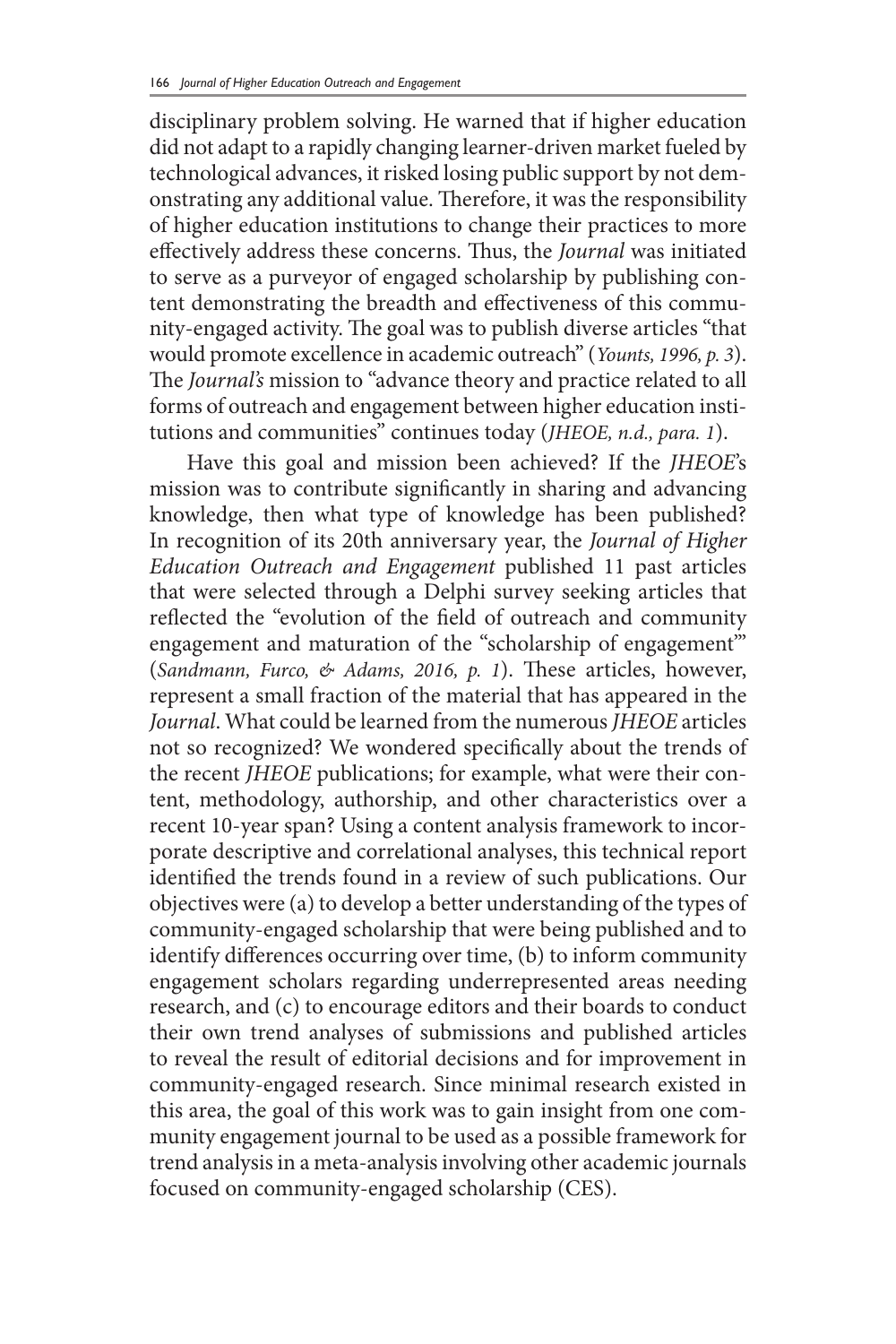### **Community Engagement Journals**

Community engagement journals provide a niche to serve the community of scholars and individuals beyond the academy, two groups committed to advancing the field and contributing to the movement for change. Sandmann (*2012*) identified 38 global publication sources that focused specifically on some form of community engagement and recognized CES as legitimate academic work. Further, Loyola University Chicago (*n.d.*) identified 67 "journals publishing community-engaged scholarship" in their publication *Engaged Learning: Finding Publishing Opportunities.*

Concentrating the research within a niche journal provides multiple benefits: (1) It makes the scholarship easier to access, (2) it creates opportunities for further dialogue, and (3) it advances the knowledge needed to continue creating community-engaged scholarship (*Jordan, 2010*). Further, because community engagement is not yet institutionalized within most higher education institutions, identifying and recognizing CES is vital to retaining the momentum for further institutionalization. This momentum becomes even more important in the face of devaluation by those who perceive CES as less rigorous than traditionally generated research (*Sobrero & Jayaratne, 2014*). Peer-reviewed academic journals in this field contribute to the promotion of CES as high quality, credible, and relevant. Their adherence to rigorous empirical standards marks CES research as scholarship, positioning the field for increased academic stature.

Despite their peer-reviewed standing, however, the collective content of these journals remains unstudied. For example, what are the publications of choice for those researchers focused on the community engagement field? What is actually published in these community engagement journals? Little is known about publishing trends relating to the types of research, methodology, topics, and other characteristics. How has the research changed, if at all, from earlier to more recent work? What could be learned on a cumulative basis about community engagement research in the past 10 years? To begin to answer these questions, this article reports on the analysis of the content, authorship, and methodologies used in articles published in the *Journal of Higher Education Outreach and Engagement* in the last 10 years (as of 2015).

### **Methodology**

The goal of this investigation was to determine *what*, *how*, *where*, and *by whom* of articles *JHEOE* published. The time period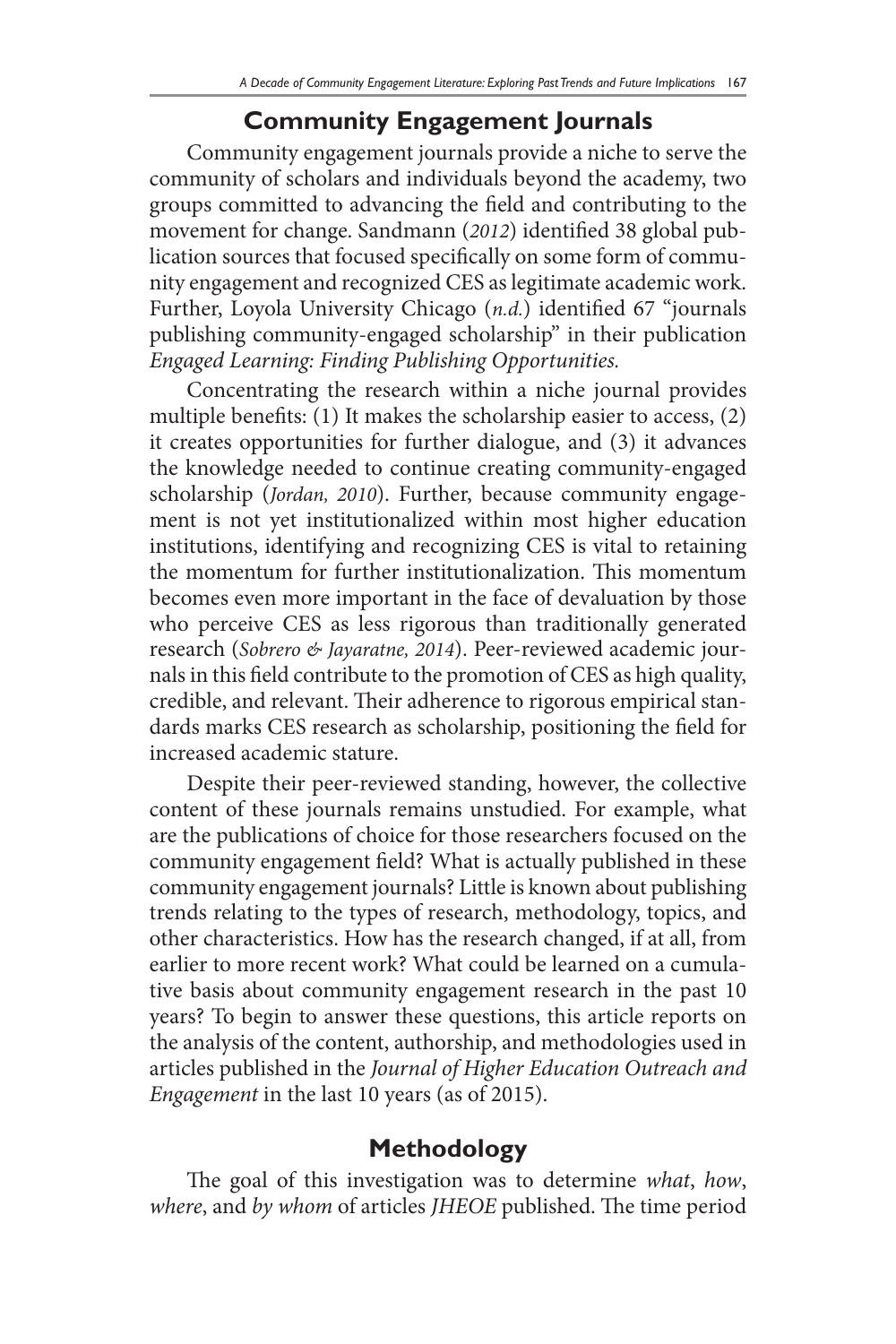under review was the 10 years 2005–2014. Of special note, although this is a 10-year time period, nine years of data were collected. The year 2006 was a non-publishing year for the *JHEOE*. This decade provided sufficient relevant data to conduct a recent trend analysis. A three-stage process was employed for this exploratory study: (1) creating a data collection frame, (2) collecting the data, and (3) analyzing the data. As a delimiting point, this study was a trend analysis of *published* articles within a 10-year period. A decision was made not to include all submissions; therefore, the study's parameters did not include submissions that had been desk- or peer-reviewed rejections nor revisions. Study of those works relative to those published could be another study.

Publications determined to be *research articles* (RA) were "quantitative, qualitative, or mixed-method studies that demonstrate the long-term impact of a university–community engagement project on the community, students, faculty and staff, or the institution" *("Research articles," n.d., "Submission guidelines," para. 1)*. They adhered to a format customary in research studies, characterized by sections such as a literature review, methodology, findings, conclusions, discussion, and implications

### **Stage 1—Creating a Data Collection Frame**

The analysis undertaken was similar to that of a literature review study (*Callahan, 2014*). To create a data collection framework, seven categories were selected: (1) type of scholarly publication, (2) subject, (3) methodological approach, (4) research method, (5) region of origin, (6) position of primary author, and (7) Carnegie Foundation community engagement classification of primary author's institution. Because *JHEOE* puts an emphasis on empirically-driven research articles, this study most thoroughly analyzed those articles. However, *JHEOE* also publishes other types of scholarly, evidence-based work: reflective essays, practice stories from the field, projects with promise, book reviews, and dissertation overviews. Data on all publication types were used solely for analysis of trends on number of publications across the decade under review.

Before collecting data, we recorded whether the primary author's institution was currently (2015) Carnegie classified for community engagement. Since the community engagement movement has the broader goal of institutionalization within higher education institutions, we wished to ascertain whether any relationship existed between publication of CES research articles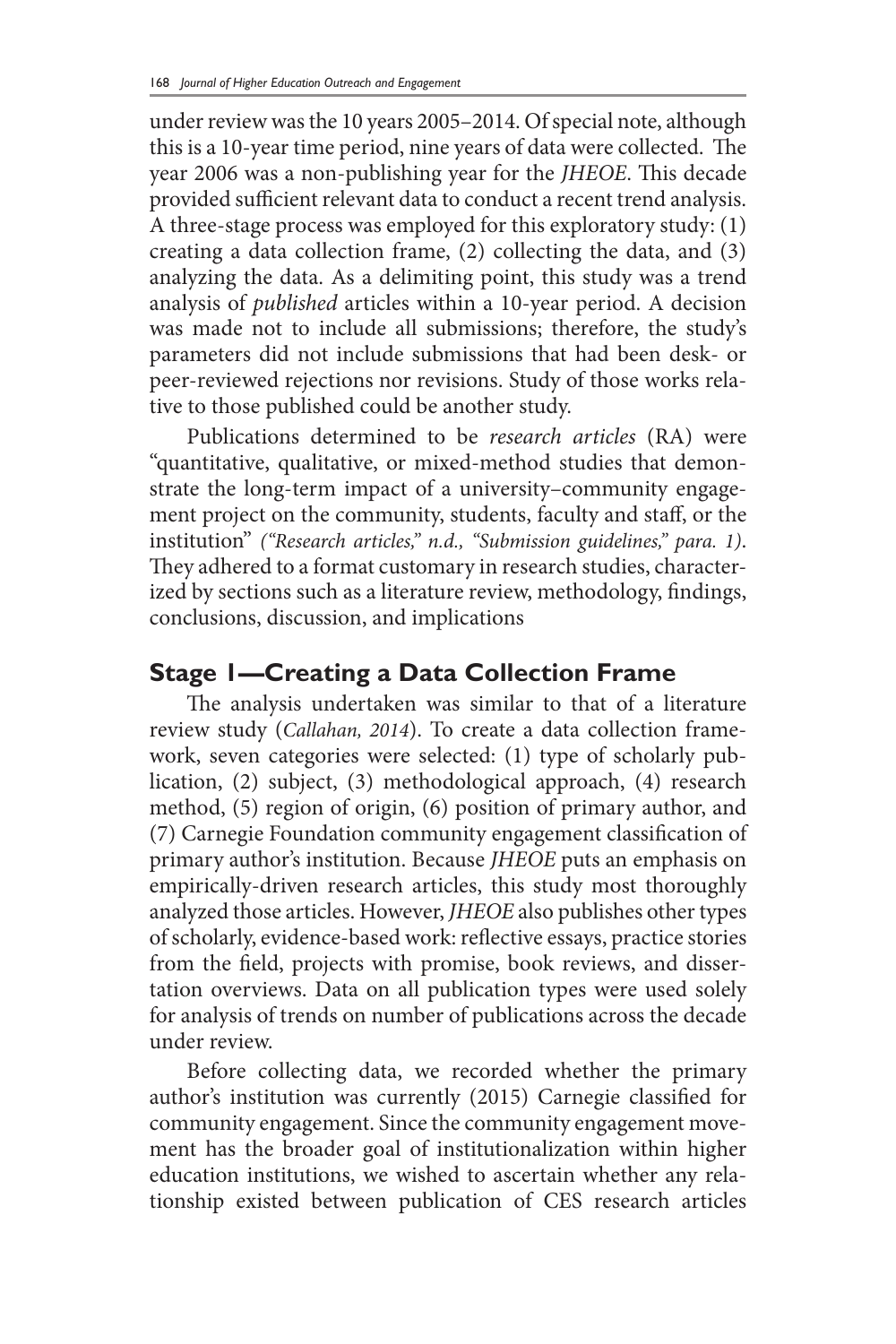and institutions having this designation. Additionally, we needed a way to organize the data not only for this study but also for potential future studies. Therefore, we used the uniform Carnegie Foundation for the Advancement of Teaching Elective Community Engagement Classification's categories and topics from their application (*NERCHE, 2017*). Thus, the primary author's institution may not have been a designee at the time of publication; however, if the institution had this designation in the 2015 list, we classified it accordingly.

Table 1 summarizes the categories with definitions or clarifications added as appropriate.

| Type of scholarly publication by <i>IHEOE</i> submission categories and characteristics: |                               |                                                                                                                                                                                                                                                                                                                                                |  |  |  |
|------------------------------------------------------------------------------------------|-------------------------------|------------------------------------------------------------------------------------------------------------------------------------------------------------------------------------------------------------------------------------------------------------------------------------------------------------------------------------------------|--|--|--|
| (1)                                                                                      | Research article              |                                                                                                                                                                                                                                                                                                                                                |  |  |  |
| (2)                                                                                      | Reflective essay              |                                                                                                                                                                                                                                                                                                                                                |  |  |  |
| (3)                                                                                      | Practice story from the field |                                                                                                                                                                                                                                                                                                                                                |  |  |  |
| (4)                                                                                      | Project with promise          |                                                                                                                                                                                                                                                                                                                                                |  |  |  |
| (5)                                                                                      | Book review                   |                                                                                                                                                                                                                                                                                                                                                |  |  |  |
| (6)                                                                                      | Dissertation overview         |                                                                                                                                                                                                                                                                                                                                                |  |  |  |
| Subject category (from Carnegie Elective Community Engagement application)               |                               |                                                                                                                                                                                                                                                                                                                                                |  |  |  |
| (1) Curricular engagement                                                                |                               | Process of identifying service-learning<br>courses, their integration into curricular<br>activities, learning outcomes, and the<br>faculty's scholarship.                                                                                                                                                                                      |  |  |  |
|                                                                                          | (2) Foundational indicators   | Institutional commitment specific to<br>identity and culture, promotion and<br>marketing, awards and celebrations,<br>leadership involvement, and the use of<br>systematic assessment mechanisms to<br>measure progress.                                                                                                                       |  |  |  |
| (3) Institutional commitment (largest sec-<br>tion of application)                       |                               | Infrastructure, financial evidence, the use<br>of systematic assessment mechanisms to<br>measure impact on the institution,<br>community, students, and faculty.<br>Strategic planning and the role of<br>community, search/recruitment of faculty<br>and their professional development.<br>CES activities regarding promotion and<br>tenure. |  |  |  |
|                                                                                          | (4) Outreach and partnership  | Community use activities (outreach) and<br>collaborative interactions and<br>partnerships with institutions.<br>Systematic mechanisms to collect and<br>share data and faculty scholarship.                                                                                                                                                    |  |  |  |

#### **Table 1. Data Collection Categories**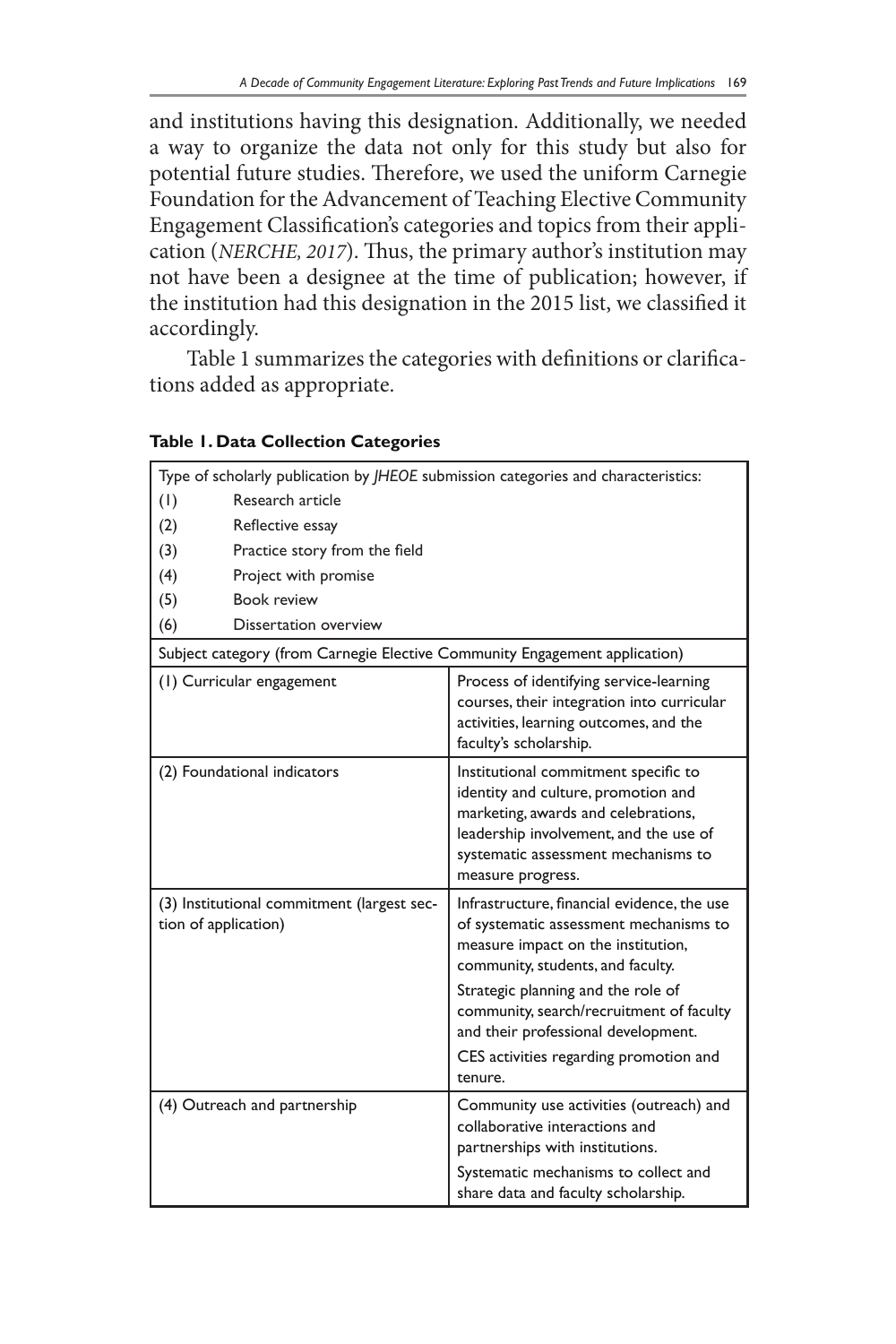| Methodological approach                                              |                                                                          |  |  |  |  |
|----------------------------------------------------------------------|--------------------------------------------------------------------------|--|--|--|--|
| (1)                                                                  | Oualitative                                                              |  |  |  |  |
| (2)                                                                  | Quantitative                                                             |  |  |  |  |
| (3)                                                                  | Mixed methodologies                                                      |  |  |  |  |
| Research method (case study, survey, grounded theory, etc.)          |                                                                          |  |  |  |  |
| Region of origin                                                     |                                                                          |  |  |  |  |
| (1)                                                                  | Northeast: New England, Mid-Atlantic                                     |  |  |  |  |
| (2)                                                                  | Midwest: East north central. West north central                          |  |  |  |  |
| (3)                                                                  | South: South Atlantic, East south central, West south central            |  |  |  |  |
| (4)                                                                  | West: Mountain, Pacific                                                  |  |  |  |  |
| Position of primary author: Primary author's current job or position |                                                                          |  |  |  |  |
| (1)                                                                  | Faculty: assistant professor, associate professor, professor, lecturer   |  |  |  |  |
| (2)                                                                  | Administrator: advisor in university, program officer, deputy director   |  |  |  |  |
| (3)                                                                  | Community: founders, owners, or CEO                                      |  |  |  |  |
| (4)                                                                  | Department head: chair, dean                                             |  |  |  |  |
| (5)                                                                  | Executive leadership: president, vice president, provost, chancellor     |  |  |  |  |
| (6)                                                                  | Individuals in community engagement: director of research centers or     |  |  |  |  |
|                                                                      | programs in universities, coordinator, agent, specialist                 |  |  |  |  |
| (7)                                                                  | Researcher: researchers in universities or research-related institutions |  |  |  |  |
| (8)                                                                  | Student: doctoral students, doctoral candidates, graduate assistant,     |  |  |  |  |
| undergraduate students                                               |                                                                          |  |  |  |  |
| Carnegie Community Engagement Classification                         |                                                                          |  |  |  |  |

The four main subject categories were established to divide the articles into an appropriate topical area. In reviewing the specific questions within these subject categories, general topics were established, as summarized in Table 2.

| Indicator | Topic                                            | Definition                                                                                                           |
|-----------|--------------------------------------------------|----------------------------------------------------------------------------------------------------------------------|
|           | Assessment, processes, and<br>measurements       | Any type of research to pro-<br>vide a tool for assessing and<br>measuring                                           |
|           | Mission, awards, leadership,<br>and advancement. | The broad picture of schol-<br>arship of engagement.<br>Perspectives from exemplars,<br>the role of higher education |
|           | Finance-budget and<br>funding                    |                                                                                                                      |
|           | Strategic planning                               |                                                                                                                      |
|           | Community voice                                  |                                                                                                                      |

#### **Table 2. Topics**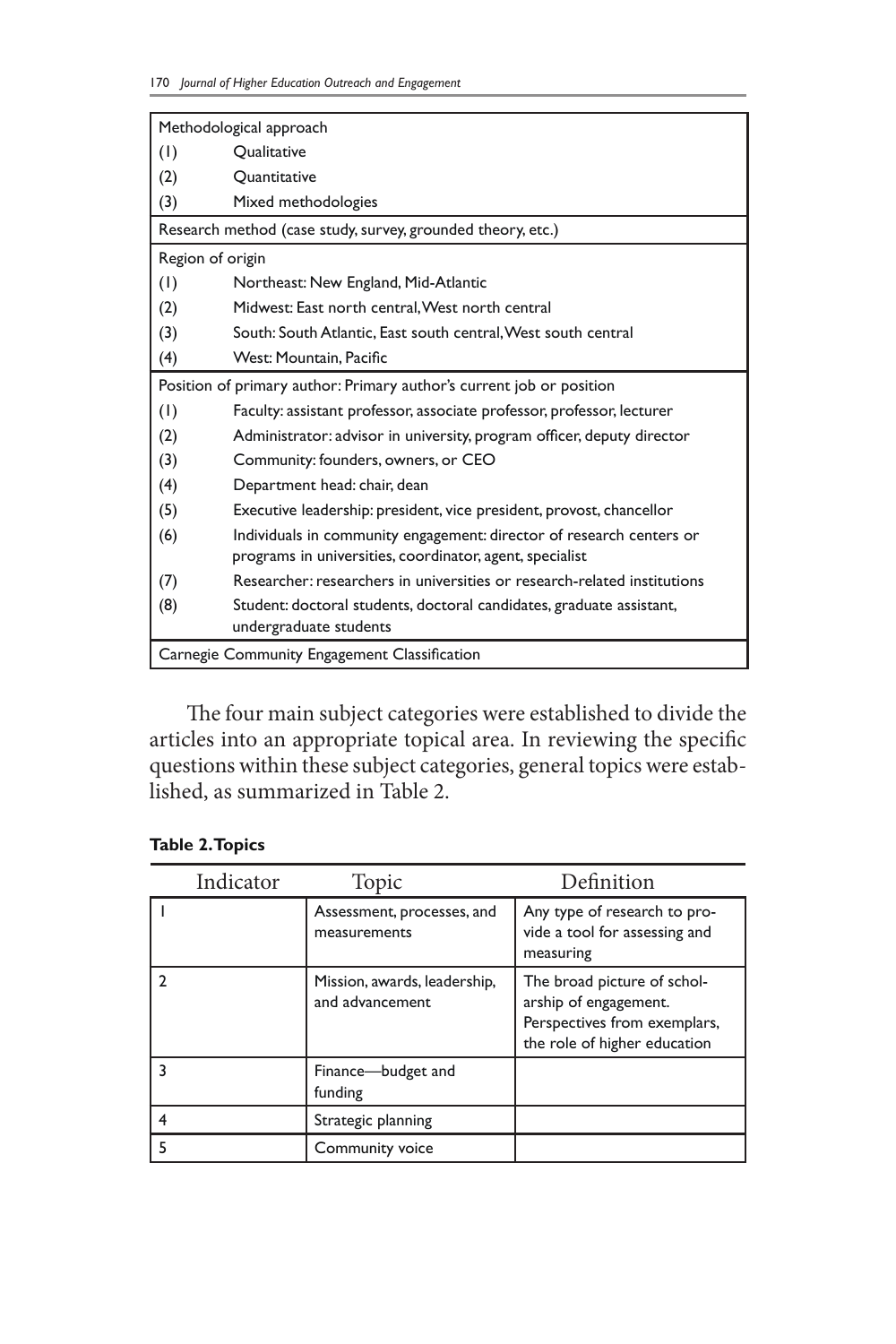| 6  | Faculty-promtion and<br>tenure            | Includes professional develop-<br>ment support, perceptions,<br>motivations related to P&T                                                                                         |
|----|-------------------------------------------|------------------------------------------------------------------------------------------------------------------------------------------------------------------------------------|
| 7  | Faculty-scholarship                       | Research related to faculty<br>involvement in community<br>engagement scholarship or<br>other types of scholarly acts                                                              |
| 8  | Professional development                  | Faculty and others, perceptions,<br>motivations                                                                                                                                    |
| 9  | Service-learning experiences              |                                                                                                                                                                                    |
| 10 | Service-learning curriculum               | Articles relating to specific<br>areas such as graduate educa-<br>tion. Service-learning cur-<br>riculum encompasses CES, civic<br>engagement, public engagement,<br>and democracy |
| П  | Service-learning outcomes                 |                                                                                                                                                                                    |
| 12 | Outreach                                  | Programs, institutional<br>resources                                                                                                                                               |
| 3  | Institution and community<br>partnerships | Includes institution and/or dept.<br>promotion of mutuality and<br>reciprocity, stories in the field                                                                               |

### **Stage 2—Data Collection**

Data were collected by reviewing the articles' titles and abstracts. If necessary, the body of the article was also reviewed. In most instances, this was performed to determine the methodological approach and the research method. Additionally, it was also used to verify the category and topic of the article when necessary.

To ensure the reliability of the results and the data collection process, two researchers independently conducted this classification process. After categorizing the articles, we compared the results. If there were differences in interpretation between the two researchers, the final categorization was resolved through a discussion between them. The remaining categories were accessed in the article and/or via the New England Resource Center for Higher Education's website *(http://www.nerche.org/index.php?option=com\_con tent&view=article&id=341&Itemid=92)*.

## **Stage 3—Data Analysis**

To facilitate the data analysis, the data were imported into SPSS 18, a statistical analysis software package commonly used among social science researchers. Frequencies and cross-tabulations were run on a majority of the variables in the data. Examining the fre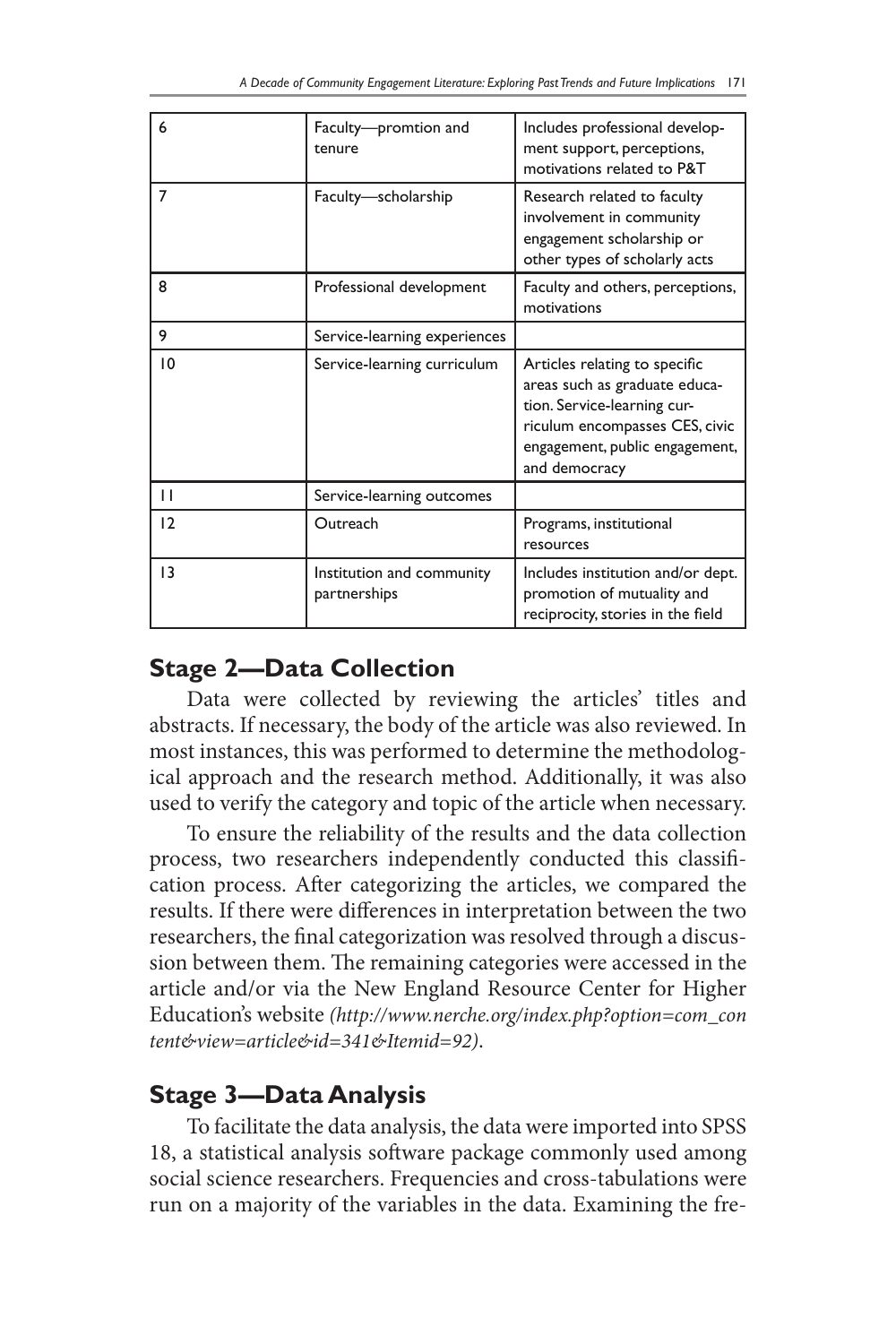quency distributions of the data allowed for a comprehensive understanding of article trends during this 10-year period.

#### **Results**

The findings resulted from the data collection and analysis. Additionally, key learnings emerged that will support understanding what worked and what did not for application in conducting future studies.

### **What—Publication Types, Subject Categories, and Topics**

**Publication type.** Comparing the publication year and the type of publication (research article, essay, etc.), there was no significant change observed in the balance of publication types produced between the earlier and later years of our study. Of the 328 publications we examined, research articles remained the most common publication type, at 24% ( $n = 80$ ) of the total. This was followed by book reviews  $(22\%, n = 71)$ , reflective essays  $(21\%,$  $n = 69$ ), practice stories from the field (19%,  $n = 61$ ), projects with promise (12%,  $n = 40$ ), and dissertation overviews (2%,  $n = 7$ ). However, in the 2013 and 2014 publication years, the percentage of research articles, reflective essays, and book reviews increased compared to the other types.

**Subject categories.** Of the publications examined, more than 50% (*n* = 205) addressed the subject categories *outreach and partnership* ( $n = 117$ ) and *curricular engagement* ( $n = 88$ ). The remaining publications fell in the categories *institutional commitment* (19%,  $n = 63$ ) and *foundational indicators* (18%,  $n = 60$ ). As Table 3 shows, the number of articles on curricular engagement increased in the years 2013 and 2014. Prior to these years (2005–2012), articles in the outreach and partnership category predominated.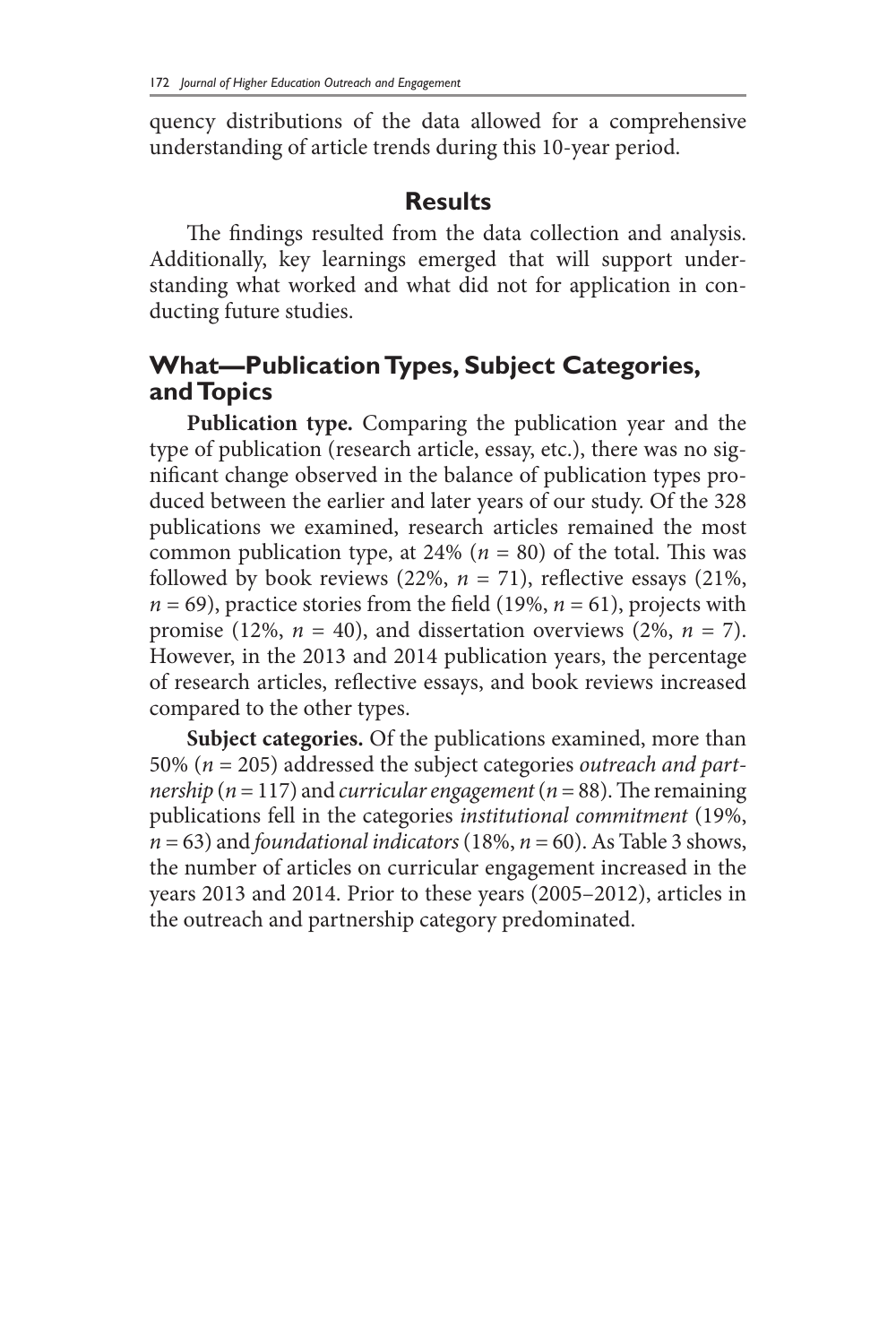|                             | Year           |                |      |      |      |      |      |      |      |       |
|-----------------------------|----------------|----------------|------|------|------|------|------|------|------|-------|
| Categories                  | 2005           | 2007           | 2008 | 2009 | 2010 | 2011 | 2012 | 2013 | 2014 | Total |
| Curricular<br>engagement    | 7              | 13             | 5    | 8    | 4    | 8    | 7    | 12   | 24   | 88    |
| Foundational<br>indicators  |                | $\overline{4}$ | 5    | 7    | 3    | 9    | 9    | 3    | 9    | 60    |
| Institutional<br>commitment | $\overline{2}$ | п              | 9    | 6    | 5    | 6    | 4    | 6    | 4    | 63    |
| Outreach and<br>partnership | 10             | 18             | 15   | 10   | 13   | 13   | 12   | 9    | 17   | 117   |
| Total                       | 20             | 46             | 34   | 31   | 25   | 36   | 42   | 40   | 54   | 328   |

**Table 3. Research Categories**

*Note.* 2006 was a non-publishing year.

**Topics.** Topics within these four research categories confirmed a similar trend. *Service-learning experiences*, s*ervice-learning curriculum*, and *service-learning outcomes* (22.9%, *n* = 75), taken collectively, were the most frequently studied topics. These articles' subject matter focused on higher education students and their experiences inside and outside their classroom environments (i.e., curricular and cocurricular experiences).

Additionally, although *institution and community partnerships*  $(20.4\%, n = 67)$  was the topic with the second highest number of articles, this number trended downward during the 10 years examined. This trend reflected the diminishing number of publications in the broader research category *outreach and partnership*, which included articles that addressed one-way relationships between higher education institutions and community.

*Assessment, processes, and measurements* (15.9%, *n* = 52) was the third highest ranking topic. The largest number of articles in this topic were published in the most recent two years examined (2013 and 2014), supporting the finding that *curricular engagement* was the dominant category. Another recent trend was the increase in outcome-related articles; these constitute a subset of *assessment, processes, and measurements*, making up 60% of articles in the category. Even with some variation per year, there was consistency in annual number of articles in this subject area throughout the 10 years examined.

*Mission, awards, leadership, and advancement* (14.6%,  $n = 48$ ) included perspectives and reflections regarding community engagement, its promotion, and its controversies. Many of the articles were not empirically-based studies but essays. The majority of articles in this topic (69%) were published in the years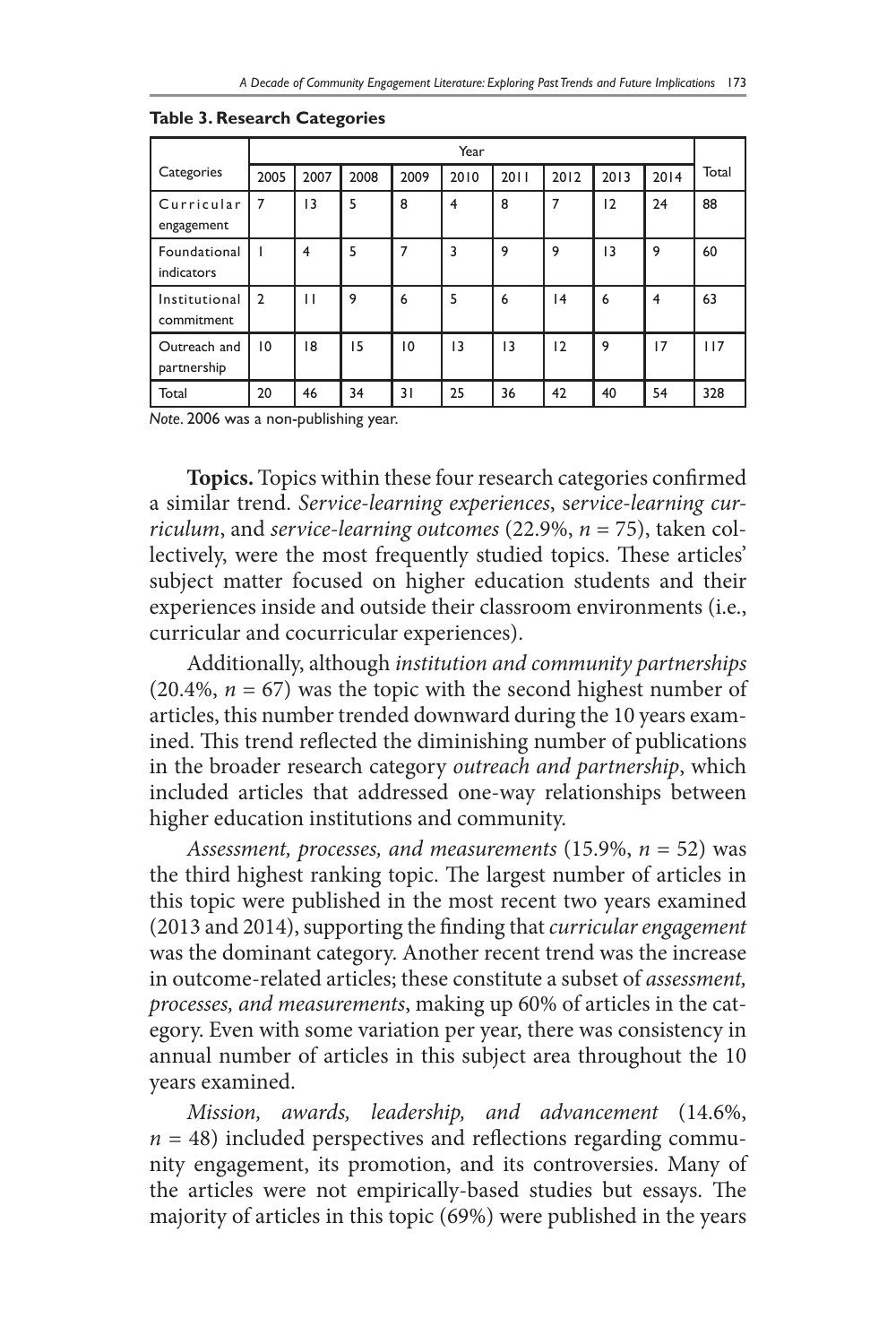2010 and 2011. The reason for this spike is unknown. Moreover, there were no publications fitting this description in the last two years of the study (2013 and 2014). The small number of articles in the remaining four topics (*finance—budget and funding, strategic planning, community voice, and faculty—promotion and tenure*) precluded any analysis of publication trends.

## **How—Methodological Approach and Research Method**

The majority of research articles used a qualitative research methodology (61%,  $n = 48$ ). Although there was no trend identified within the 10 years examined, a noticeably higher number of quantitative studies were published in 2014 than in previous years  $(n = 8; 38\%$  of the quantitative total number). Overall, the results indicated that aside from multiple methods  $(23\%, n = 18)$ , the most commonly used single methodologies were case study (24%,  $n = 19$ ) and survey (20%,  $n = 16$ ). It should be noted that we found classification of articles in the methodological approach category problematic. Arguably, case study was a methodology and interviews, focus groups, and historical study were methods for conducting a case study; however, we were reluctant to classify an article as a case study if the author(s) did not explicitly label it as such.

## **Where and Who—Regions and Authors**

As Table 4 illustrates, when using institutions and their geographic location as a unit of analysis, we found the Southern region produced more publications than others did. However, the Midwest was within 4.9 percentage points and the Northeast was within 7.3 percentage points of the South. The West provided the smallest number of publications.

| Regions   | #   | ℅     |
|-----------|-----|-------|
| South     | 96  | 33.0% |
| Midwest   | 74  | 25.4% |
| Northeast | 81  | 27.8% |
| West      | 40  | 13.7% |
| Total     | 291 | 100%  |

**Table 4. Region of Publication**

*Note.* Other countries were excluded due to the small number.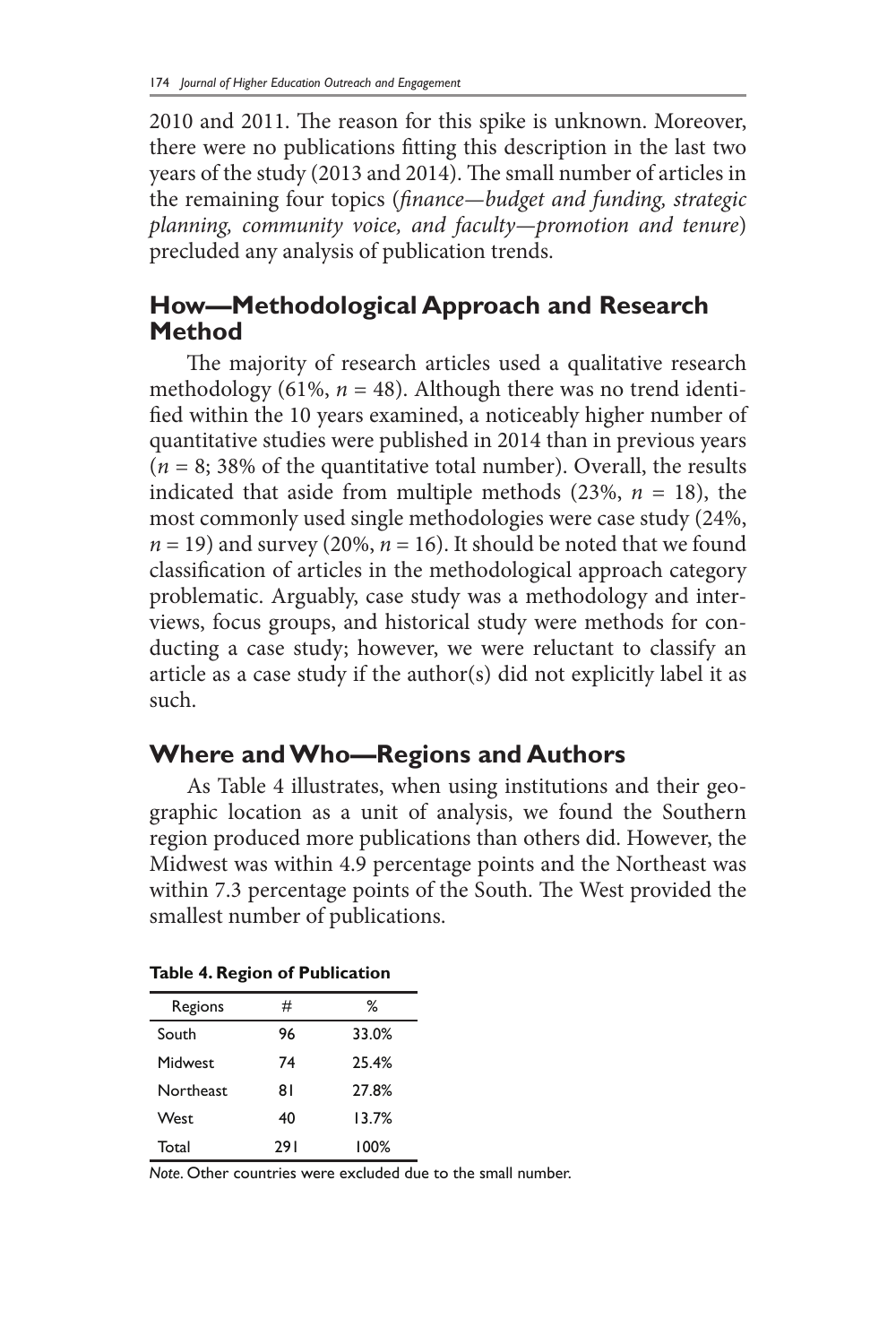**Primary authors.** Classification of primary authors was derived from how the writers titled themselves and explained their position. Although the definition of *community engagement*, as well as *JHEOE*'s mission, broaden scholarship to include scholarly acts inside and outside the academy, faculty members claimed first authorship on most publications ( $n = 189$ ; 58% of the total generated from this group). In reviewing the coauthors, we found no material indications of community-affiliated researchers other than their participation in the projects or research conducted by a faculty individual.

**Community Engagement Classified institution.** We found that an overwhelming number of publications were generated by primary authors affiliated with institutions identified as a designee of the Carnegie Foundation for the Advancement of Teaching Elective Community Engagement Classification. As noted previously, we looked only at institutions' classification status as of 2015.

#### **Discussion**

*JHEOE*'s mission is to "advance theory and practice related to all forms of outreach and engagement between higher education institutions and communities" (*JHEOE, n.d., para. 1*). Our findings suggest that the articles published in the time span examined align with its mission. However, there is a need to implement a process to monitor the submissions and publications with the type of data collected and analyzed for this study. Then, we would have a consistent method to measure the *Journal's* progress towards achieving its mission.

### **What—Publication Types and Topics**

The types of articles accepted for publication have remained constant during the 10-year period of study. This may reflect editorial decisions on achieving a balance among articles in a given issue, the number of submissions and their acceptance rates, and publication of special issues highlighting specific themes. One noteworthy finding was that 2014 had the largest number of research articles in a given year ( $n = 16$ ). One of the authors of this article, as a managing editor for the *JHEOE*, was aware that this increase reflected an intentional strategy to emphasize empirically-based studies as the predominant focus of the *Journal*.

**Research categories and topics.** The dominance of servicelearning as a topic was not unexpected. Although there have been advancements in researching community engagement, there were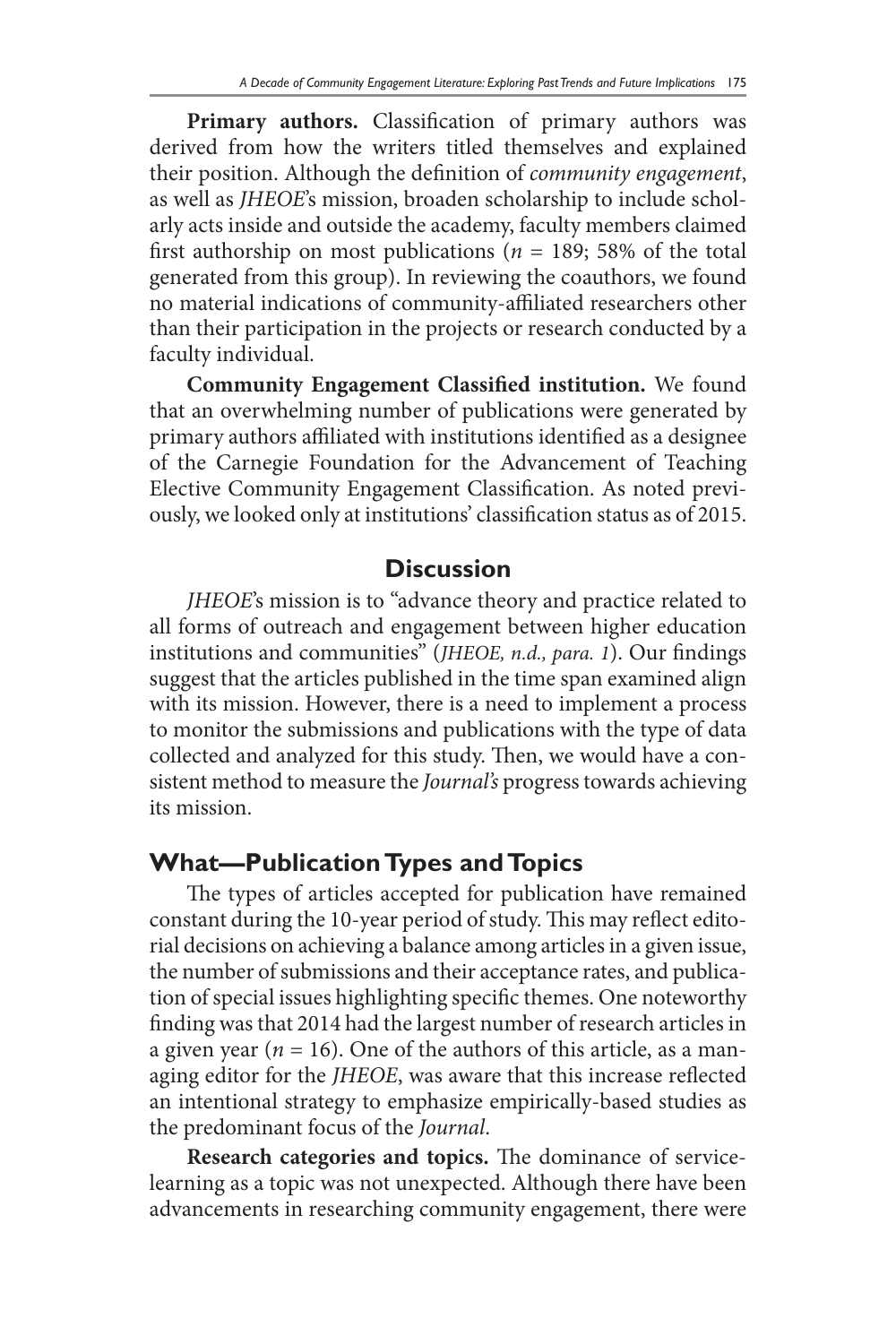noted limitations, one being the predominance of service-learning studies that were more student-centered and less focused on the two-way reciprocity inherent in the Carnegie definition of community engagement (*Furco & Holland, 2013*). What was surprising was the lack of a consistent flow of service-learning research published in the *JHEOE* before 2013 and 2014. Until then the dominant topics involved community partnership and foundational community engagement work. This suggested that in the earlier years of the *Journal*, there were more publications attempting to increase awareness of community engagement and exemplify how it worked in actual practice. As awareness and acceptance of community engagement became more widespread, research in other areas gained traction in the *Journal*.

**Absence of certain topics.** A key finding was the absence or minimal presence of topics relating to finance (budget and funding), strategic planning, community voice, and faculty promotion and tenure. In reviewing many of the self-assessment models, matrices, and tools designed to support higher education institutions and individuals working to institutionalize community engagement, we noted that all these topics were listed as important indicators in achieving this goal (*Beere, Votruba, & Wells, 2011; Bringle, Games, & Malloy, 1999; Furco, 2002; Gelmon, Seifer, Kauper-Brown, & Mikkelson, 2005; Holland, 1997, 2006; Kecskes, 2013; Wade & Demb, 2009*). Therefore, the absence of these topics was not only noteworthy but surfaced the question, was research on these topics in relationship to community engagement being published elsewhere? If so, these publications were not reflected in our study exploring one well-reputed community engagement journal.

### **How—Methodological Approach and Research Method**

The data collection and analysis on methodological approach and research method in the research articles presented difficulties. Methodology was identified as qualitative, quantitative, or mixed methods based on the description of the study and the results; however, determining the type of methodology within these broad categories was problematic. One potential explanation is reflected in the discussions in the literature about the need for more rigor in community engagement research practices. For example, Furco and Holland (*2013*), in exploring the type of future research needed to advance institutionalization work for community engagement, suggested the following: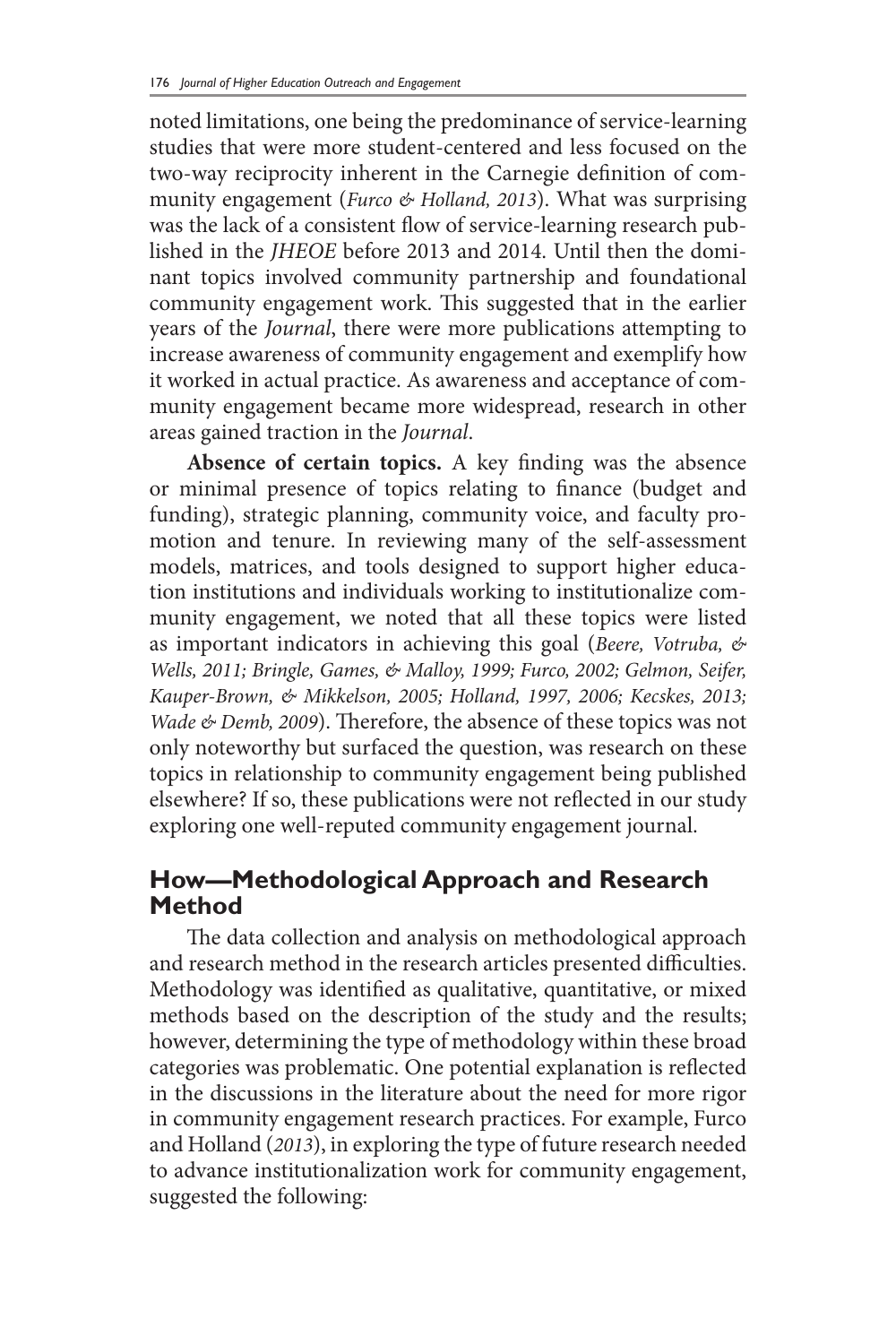- Conduct larger scale, multi-institutional studies with larger samples.
- Strengthen data collection procedures.
- Focus studies on securing evidence-based data.
- Strengthen the theoretical base of inquiry.

We believe these recommendations would strengthen community engagement research beyond institutionalization studies.

Additionally, the significant increase in quantitative research in 2014 was noteworthy. Because there was not a trend to reference, this could indicate that a trend will emerge to balance the methodologies in prior research that emphasized a qualitative approach for community engagement research.

## **Who and Where—Regions, States, and Authors**

The Southern region and its number of publications were of particular interest. Although affiliated with the University of Georgia, a Southern-based university, the *JHEOE* employed (as it still does) a double-blind peer-review process. Therefore, the reviewers did not know the origin of manuscripts submitted. Additionally, the initial reviews to decide whether to proceed to a peer review were conducted by associate editors dispersed throughout the United States and Canada, except for one University of Georgia associate editor for essays in years 2013–2015. However, there was no associate editor from the Western region. It was unknown if this had any impact. Furthermore, without a review of submission activity during this decade to compare this result, we were unable to analyze this further.

Jaeger, Tuchmayer, and Morin's (*2014*) study, which explored dissertation publications, offers a potential explanation. In their study, contrary to our results, the West region produced the most dissertations (32.6%) within an 11-year time period (2001–2011). However, within this region, Portland State University dominated the result, with 27.1% of the total and 83.3% of dissertations originating in the West. The researchers suggested that Portland State University appeared to "be a standard bearer for the community engagement movement attracting doctoral students interested in engaged scholarship" *(Jaeger et al., 2014, p. 86)*. In examining our Western region result, a similar pattern emerged, with 62.5% of this region's total publications being generated not only from the state of Oregon, but from Portland State University specifically.

**Authorship.** *Who* was publishing needs further exploration. Sobrero and Jayaratne's (*2014*) study found that nontenured aca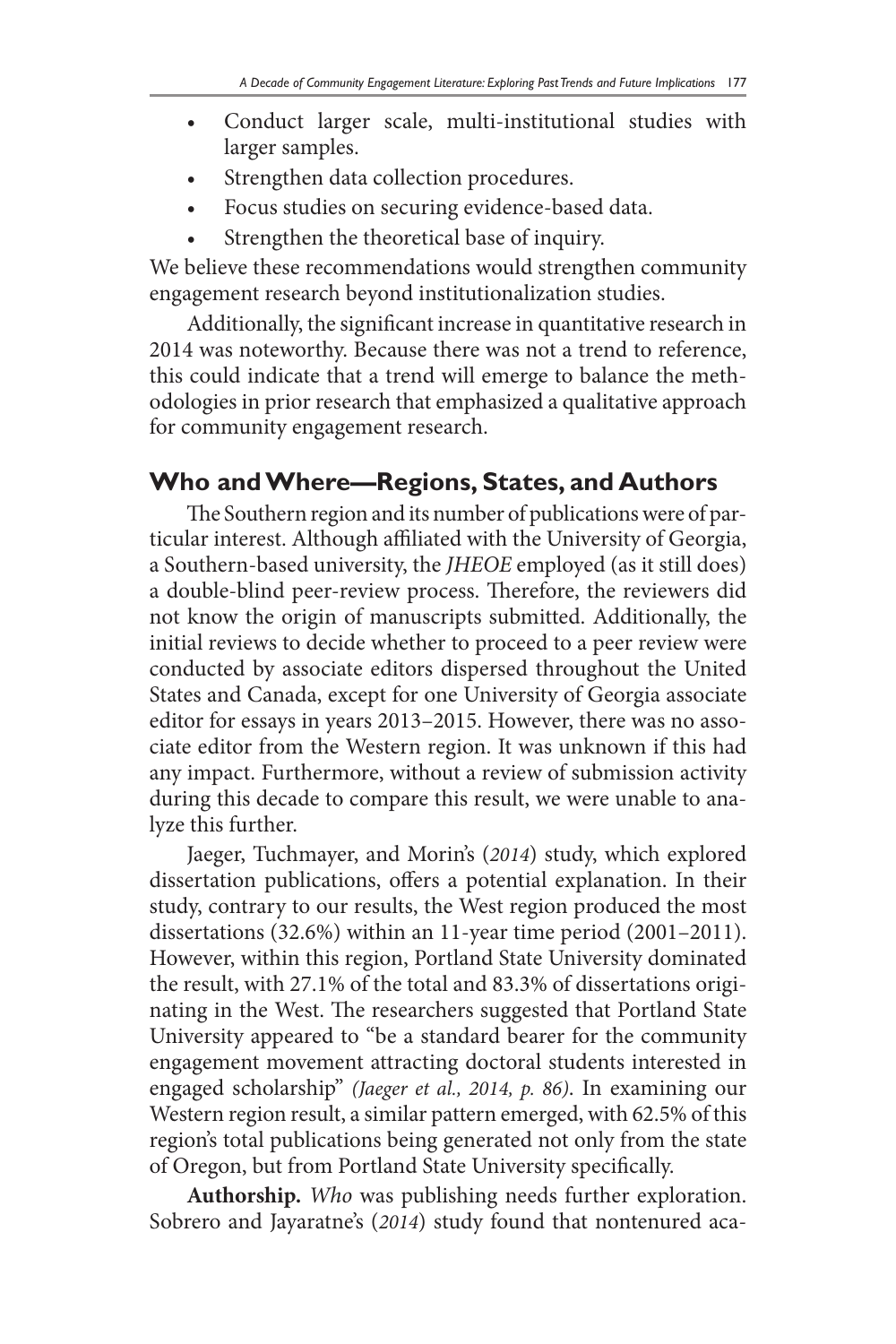demics would most likely not achieve promotion or tenure if they were not published in what the decision makers considered a prestigious journal. In our study, the majority of the primary authors were tenured. Further research may provide support to Sobrero and Jayaratne's finding that nontenured academics would not choose to publish in a community engagement journal. Similarly, Jaeger et al.'s *(2014)* study on dissertations surfaced a need for future research on where new scholars ultimately submit and publish the community engagement articles that may be generated from their dissertations. If community engagement journals were perceived as having lower prestige, then where might these publications, if any, appear? Future research is needed to explore this broad topic of the *who* and *where* of publishing community engagement work.

#### **Conclusions**

In reviewing publication trends in the *Journal of Higher Education Outreach and Engagement* (*JHEOE*), this study answered some preliminary questions but raised more. Using a quantitative research approach was necessary, but without the use of qualitative methods to collect data from the authors, peer reviewers, associate editors, and editors, our study was limited. We consider this study a step toward better understanding an important element of community engagement scholarship—publishing in academic journals. We hope this will form a foundation for further research exploring the amount and type of knowledge being promulgated through academic publications. Greater awareness in this area will give us more solid ground for work to advance community engagement as an interdisciplinary, complex field of study.

In the 10-year span that we examined, we found a number of trends: an increase in the number of articles on service-learning topics; more contributions from some geographical regions than from others; and a lack of attention to a number of topics, including finance, strategic planning, community voice, and faculty promotion and tenure. Do these trends indicate a lack of progress in these areas or a lack of appreciation for the importance of these topics? Another relevant line of inquiry might be ascertaining whether these topics are published in other types of academic journals. The community engagement field is evolving, and it will continue to do so as we use these questions and others to provide opportunities for further research. As an academic journal with a multidisciplinary and interdisciplinary focus, the *JHEOE* is evolving as well, making these types of studies and periodic reviews an important practice for us to continue.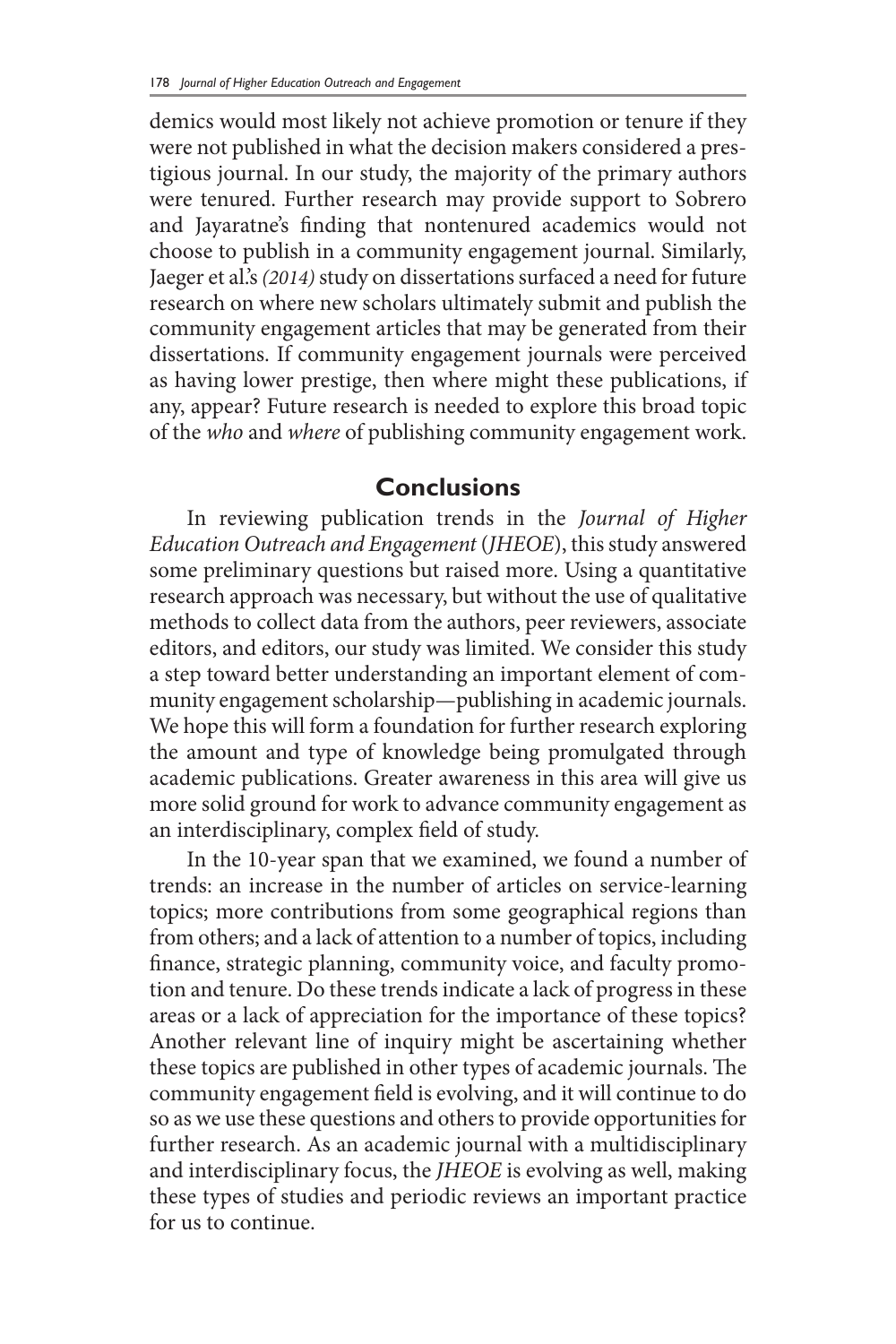#### **References**

- Beere, C., Votruba, J., & Wells, G. (2011). *Becoming an engaged campus*. San Francisco, CA: Jossey-Bass.
- Boyer, E. (1996). The scholarship of engagement. J*ournal of Public Service & Outreach, 1*(1), 11–20.
- Bringle, R., Games, R., & Malloy, E. (Eds.). (1999). *Colleges and universities as citizens.* Needham Heights, MA: Allyn & Bacon.
- Callahan, J. L. (2014). Writing literature reviews: A reprise and update. *Human Resource Development Review, 13*(3), 271–275.
- Furco, A. (2002). *Self-assessment rubric for the institutionalization of service-learning in higher education*. Berkeley, CA: University of California.
- Furco, A., & Holland, B. (2013). Improving research on service learning institutionalization through attention to theories of organizational change. In P. Clayton, R. Bringle, & J. Hatcher (Eds.), *Research on service learning*  (pp. 505–535). Sterling, VA: Stylus.
- Gelmon, S., Seifer, S., Kauper-Brown, J., & Mikkelsen, M. (2005). *Building capacity for community engagement: Institutional self-assessment.*  Seattle, WA: Community– Campus Partnerships for Health. Retrieved March 6, 2014, from http://depts.washington.edu/ccph/pdf\_files/selfassessment-copyright.pdf
- Holland, B. (1997). Analyzing institutional commitment to service: A model of key organizational factors. *Michigan Journal of Community Service Learning, 4,* 30–41.
- Holland, B. (2006). Levels of commitment to community engagement. Adapted from Holland, *Michigan Journal Community Service Learning, 4,* 30–41.
- Jaeger, A. J., Tuchmayer, J. B., & Morin, S. M. (2014). The engaged dissertation: Exploring trends in doctoral student research. *Journal of Higher Education Outreach and Engagement, 18*(4), 71–95.
- Jordan, C. (2010). Redefining peer review and products of engaged scholarship. In H. Fitzgerald, C. Burack, & S. Seifer (Eds.), *Handbook of engaged scholarship: Vol. 1. Institutional change* (pp. 295–305). Lansing, MI: Michigan State University Press.
- *Journal of Higher Education Outreach and Engagement.* (n.d.). http://openjournals.libs.uga.edu/index.php/jheoe/index
- Kecskes, K. (2013). The engaged department: Research, theory, and transformation of the academic unit. In P. Clayton, R. Bringle, & J. Hatcher (Eds.), *Research on service-learning: Conceptual frameworks and assessment* (pp. 471–504). Sterling, VA: Stylus.
- Loyola University Chicago. (n.d.). *Engaged learning: Finding publishing opportunities.* Retrieved from http://libguides.luc.edu/c. php?g=49773&p=320596
- New England Resource Center for Higher Education (NERCHE). (2017). Retrieved from http://www.nerche.org/index.php?option=com\_conten t&view=article&id=341&Itemid=92
- Research articles. (n.d.). Retrieved from http://openjournals.libs.uga.edu/ index.php/jheoe/pages/view/submissions1